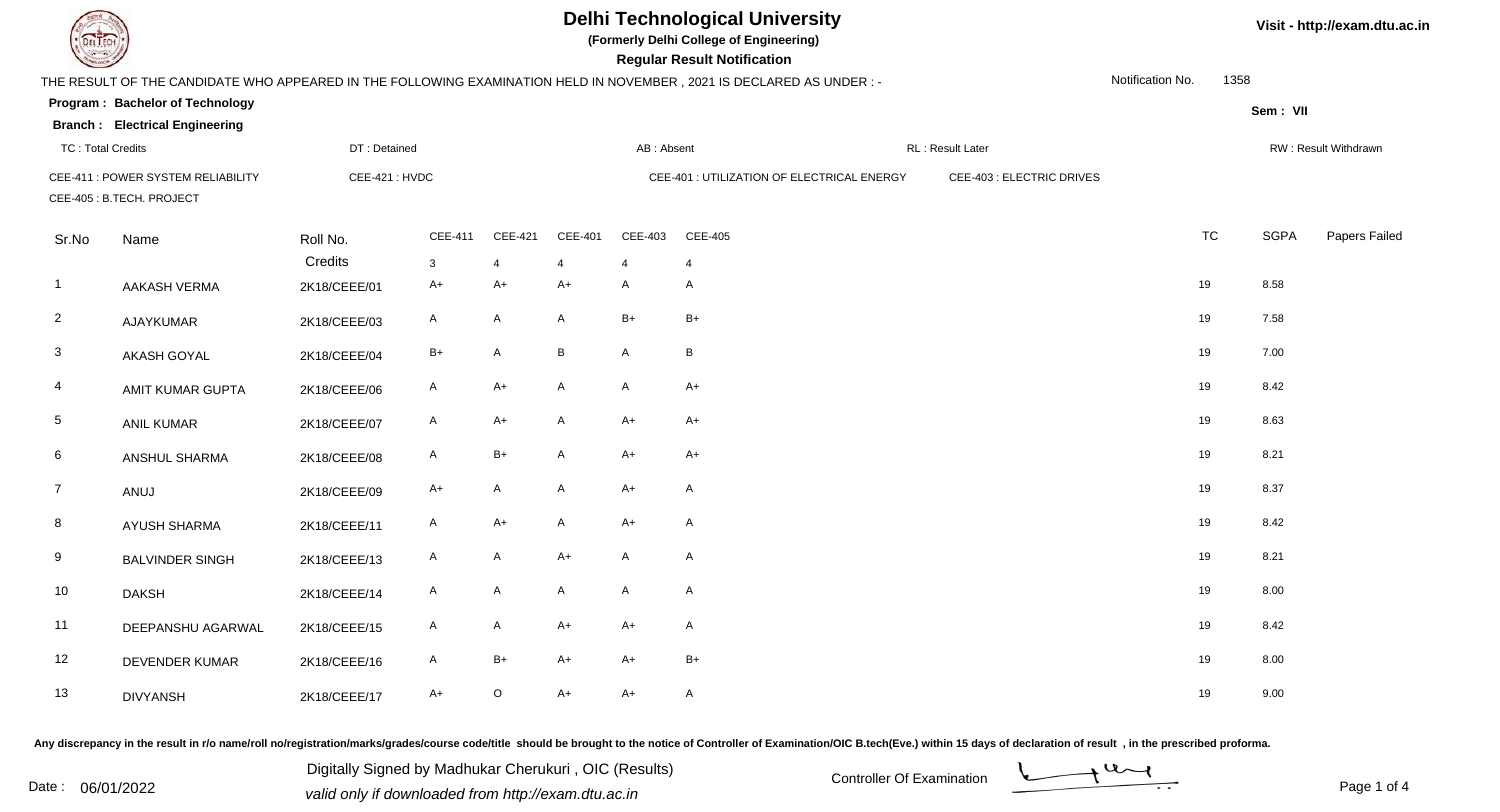**(Formerly Delhi College of Engineering)**

**Regular Regular Results** 

| <b>Courses I</b>         |                                       |               |              |                 |                |              | <b>Regular Result Notification</b>                                                                                   |                           |                  |           |             |                      |
|--------------------------|---------------------------------------|---------------|--------------|-----------------|----------------|--------------|----------------------------------------------------------------------------------------------------------------------|---------------------------|------------------|-----------|-------------|----------------------|
|                          |                                       |               |              |                 |                |              | THE RESULT OF THE CANDIDATE WHO APPEARED IN THE FOLLOWING EXAMINATION HELD IN NOVEMBER, 2021 IS DECLARED AS UNDER :- |                           | Notification No. | 1358      |             |                      |
|                          | Program: Bachelor of Technology       |               |              |                 |                |              |                                                                                                                      |                           |                  |           | Sem: VII    |                      |
|                          | <b>Branch: Electrical Engineering</b> |               |              |                 |                |              |                                                                                                                      |                           |                  |           |             |                      |
| <b>TC: Total Credits</b> |                                       | DT: Detained  |              |                 |                | AB: Absent   |                                                                                                                      | RL: Result Later          |                  |           |             | RW: Result Withdrawn |
|                          | CEE-411 : POWER SYSTEM RELIABILITY    | CEE-421: HVDC |              |                 |                |              | CEE-401 : UTILIZATION OF ELECTRICAL ENERGY                                                                           | CEE-403 : ELECTRIC DRIVES |                  |           |             |                      |
|                          | CEE-405 : B.TECH. PROJECT             |               |              |                 |                |              |                                                                                                                      |                           |                  |           |             |                      |
| Sr.No                    | Name                                  | Roll No.      | CEE-411      | CEE-421         | <b>CEE-401</b> | CEE-403      | <b>CEE-405</b>                                                                                                       |                           |                  | <b>TC</b> | <b>SGPA</b> | Papers Failed        |
|                          |                                       | Credits       | $\mathbf{3}$ | $\overline{4}$  | $\overline{4}$ | 4            | 4                                                                                                                    |                           |                  |           |             |                      |
| 14                       | <b>G S PRERNA</b>                     | 2K18/CEEE/18  | $A+$         | $B+$            | $A+$           | $\circ$      | $B+$                                                                                                                 |                           | 19               |           | 8.37        |                      |
| 15                       | <b>GAJENDER KUMAR</b>                 | 2K18/CEEE/19  | A            | $\, {\bf B} \,$ | $A+$           | A            | $\mathsf{A}$                                                                                                         |                           | 19               |           | 7.79        |                      |
| 16                       | <b>GAURAV SINGH</b>                   | 2K18/CEEE/20  | A            | $B+$            | $\mathsf{A}$   | $A+$         | $B+$                                                                                                                 |                           | 19               |           | 7.79        |                      |
| 17                       | <b>GOKUL</b>                          | 2K18/CEEE/21  | A            | A+              | $A+$           | A+           | $\mathsf{A}$                                                                                                         |                           | 19               |           | 8.63        |                      |
| 18                       | <b>GORAV KUMAR</b>                    | 2K18/CEEE/22  | A            | $B+$            | $A+$           | $A+$         | $B+$                                                                                                                 |                           | 19               |           | 8.00        |                      |
| 19                       | <b>JEET SINGH</b>                     | 2K18/CEEE/23  | $\mathsf{A}$ | $A+$            | A              | $A+$         | $\mathsf{A}$                                                                                                         |                           | 19               |           | 8.42        |                      |
| 20                       | MANISH VERMA                          | 2K18/CEEE/24  | $\mathsf{A}$ | $B+$            | $A+$           | $\mathsf{A}$ | $B+$                                                                                                                 |                           | 19               |           | 7.79        |                      |
| 21                       | MOHD DILNAYAB                         | 2K18/CEEE/25  | $\mathsf{A}$ | $B+$            | $A+$           | $\circ$      | $B+$                                                                                                                 |                           | 19               |           | 8.21        |                      |
| 22                       | MOHD RABBANI AKHTAR                   | 2K18/CEEE/26  | $\mathsf{A}$ | A               | A              | $B+$         | $\mathsf{A}$                                                                                                         |                           | 19               |           | 7.79        |                      |
| 23                       | <b>MOHIT</b>                          | 2K18/CEEE/27  | $\mathsf{A}$ | A               | A              | $\mathsf{A}$ | $A+$                                                                                                                 |                           | 19               |           | 8.21        |                      |
| 24                       | <b>MUKESH KUMAR</b>                   | 2K18/CEEE/29  | A            | $B+$            | $A+$           | $A+$         | $B+$                                                                                                                 |                           | 19               |           | 8.00        |                      |
| 25                       | <b>NARESH KUMAR</b>                   | 2K18/CEEE/30  | A+           | $B+$            | $A+$           | A            | $B+$                                                                                                                 |                           | 19               |           | 7.95        |                      |
| 26                       | NAVEEN KUMAR SAH                      | 2K18/CEEE/31  | $B+$         | A               | $B+$           | A            | A                                                                                                                    |                           | 19               |           | 7.63        |                      |

Any discrepancy in the result in r/o name/roll no/registration/marks/grades/course code/title should be brought to the notice of Controller of Examination/OIC B.tech(Eve.) within 15 days of declaration of result, in the pr

Date : 06/01/2022<br>valid only if downloaded from http://exam.dtu.ac.in<br>Page 2 of Digitally Signed by Madhukar Cherukuri , OIC (Results)

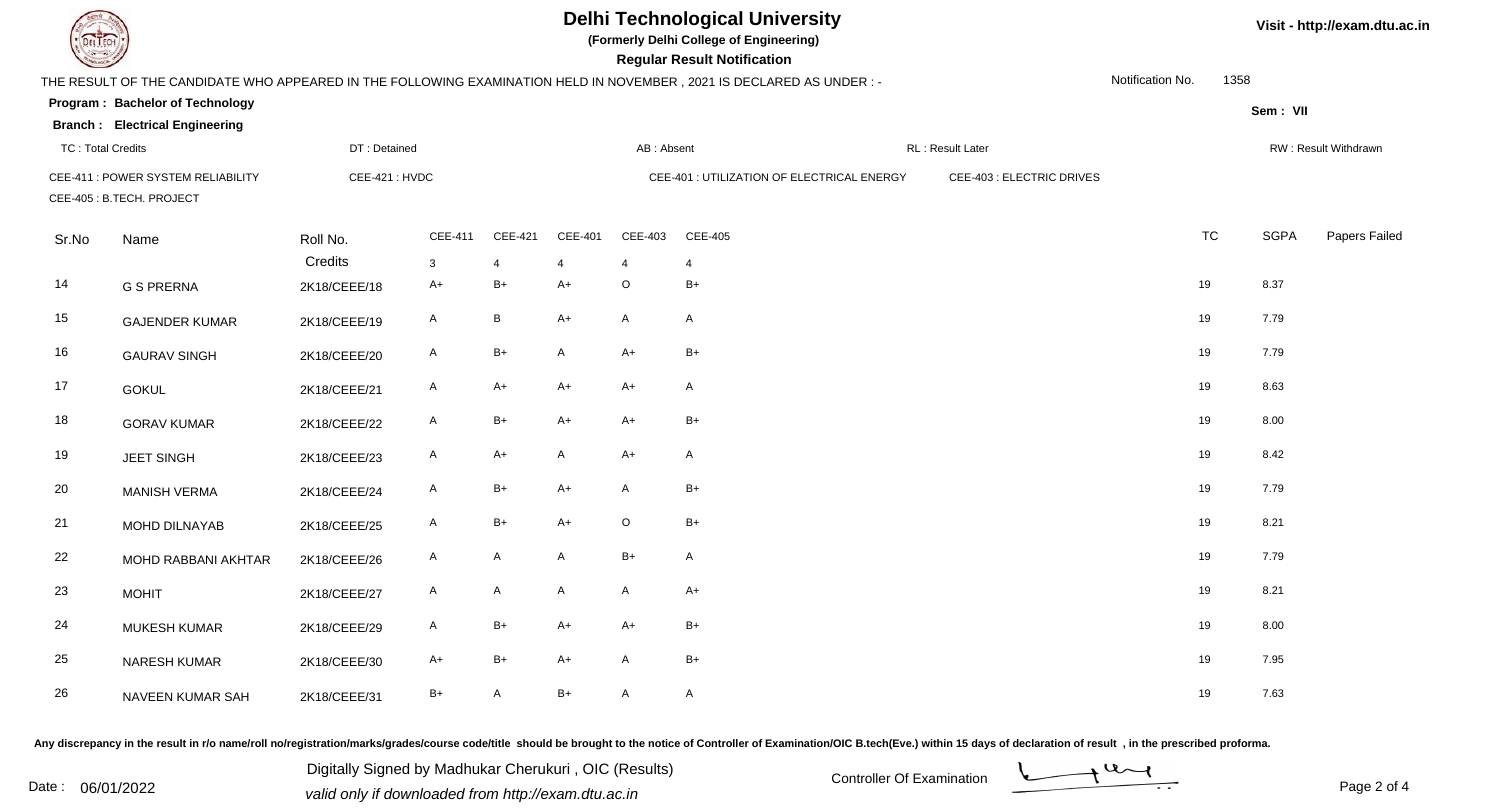**(Formerly Delhi College of Engineering)**

**Regular Regular Results Notification** 

| <b>Courses I</b>         |                                                                 |               |              |                |                |                | <b>Regular Result Notification</b>                                                                                   |                           |                  |           |             |                      |
|--------------------------|-----------------------------------------------------------------|---------------|--------------|----------------|----------------|----------------|----------------------------------------------------------------------------------------------------------------------|---------------------------|------------------|-----------|-------------|----------------------|
|                          |                                                                 |               |              |                |                |                | THE RESULT OF THE CANDIDATE WHO APPEARED IN THE FOLLOWING EXAMINATION HELD IN NOVEMBER, 2021 IS DECLARED AS UNDER :- |                           | Notification No. | 1358      |             |                      |
|                          | Program: Bachelor of Technology                                 |               |              |                |                |                |                                                                                                                      |                           |                  |           | Sem: VII    |                      |
|                          | <b>Branch: Electrical Engineering</b>                           |               |              |                |                |                |                                                                                                                      |                           |                  |           |             |                      |
| <b>TC: Total Credits</b> |                                                                 | DT: Detained  |              |                |                | AB: Absent     |                                                                                                                      | RL: Result Later          |                  |           |             | RW: Result Withdrawn |
|                          | CEE-411 : POWER SYSTEM RELIABILITY<br>CEE-405 : B.TECH. PROJECT | CEE-421: HVDC |              |                |                |                | CEE-401 : UTILIZATION OF ELECTRICAL ENERGY                                                                           | CEE-403 : ELECTRIC DRIVES |                  |           |             |                      |
| Sr.No                    | Name                                                            | Roll No.      | CEE-411      | CEE-421        | <b>CEE-401</b> | CEE-403        | <b>CEE-405</b>                                                                                                       |                           |                  | <b>TC</b> | <b>SGPA</b> | Papers Failed        |
|                          |                                                                 | Credits       | $\mathbf{3}$ | $\overline{4}$ | $\overline{4}$ | $\overline{4}$ | $\overline{4}$                                                                                                       |                           |                  |           |             |                      |
| 27                       | <b>NITIN</b>                                                    | 2K18/CEEE/32  | $A+$         | A              | $A+$           | $\mathsf{A}$   | $B+$                                                                                                                 |                           | 19               |           | 8.16        |                      |
| 28                       | <b>NITIN KUMAR</b>                                              | 2K18/CEEE/33  | A+           | A              | $\mathsf{A}$   | $A+$           | A                                                                                                                    |                           | 19               |           | 8.37        |                      |
| 29                       | PARMOD KUMAR NIMOTRA                                            | 2K18/CEEE/34  | $A+$         | $B+$           | $A+$           | $A+$           | $B+$                                                                                                                 |                           | 19               |           | 8.16        |                      |
| 30                       | PARVEEN                                                         | 2K18/CEEE/35  | $\mathsf{A}$ | A              | A              | $B+$           | $B+$                                                                                                                 |                           | 19               |           | 7.58        |                      |
| 31                       | PRABHAKAR JHA                                                   | 2K18/CEEE/36  | A            | $B+$           | A              | $A+$           | $\mathsf{A}$                                                                                                         |                           | 19               |           | 8.00        |                      |
| 32                       | PRATEEK KHANDELWAL                                              | 2K18/CEEE/38  | A            | $B+$           | A              | $\mathsf{A}$   | $B+$                                                                                                                 |                           | 19               |           | 7.58        |                      |
| 33                       | PREETI                                                          | 2K18/CEEE/39  | $A+$         | $B+$           | A              | $\mathsf{A}$   | $\mathsf{A}$                                                                                                         |                           | 19               |           | 7.95        |                      |
| 34                       | RAHUL HASIJA                                                    | 2K18/CEEE/40  | $\circ$      | $\mathsf{A}$   | $A+$           | $A+$           | $\mathsf{A}$                                                                                                         |                           | 19               |           | 8.74        |                      |
| 35                       | RAJ KUMAR SHARMA                                                | 2K18/CEEE/41  | $A+$         | A              | $A+$           | $\circ$        | $B+$                                                                                                                 |                           | 19               |           | 8.58        |                      |
| 36                       | RATNESH YADAV                                                   | 2K18/CEEE/42  | $\mathsf{A}$ | $B+$           | $A+$           | $\mathsf{A}$   | $\mathsf{A}$                                                                                                         |                           | 19               |           | 8.00        |                      |
| 37                       | <b>SACHIN KUMAR</b>                                             | 2K18/CEEE/45  | $A+$         | $B+$           | $A+$           | $\mathsf{A}$   | $B+$                                                                                                                 |                           | 19               |           | 7.95        |                      |
| 38                       | SAHENDER                                                        | 2K18/CEEE/47  | $\mathsf{A}$ | A+             | $A+$           | $A+$           | $B+$                                                                                                                 |                           | 19               |           | 8.42        |                      |
| 39                       | SAMEER KALRA                                                    | 2K18/CEEE/48  | $A+$         | $A+$           | $A+$           | $A+$           | $A+$                                                                                                                 |                           | 19               |           | 9.00        |                      |

Any discrepancy in the result in r/o name/roll no/registration/marks/grades/course code/title should be brought to the notice of Controller of Examination/OIC B.tech(Eve.) within 15 days of declaration of result, in the pr

Digitally Signed by Madhukar Cherukuri, OIC (Results)<br>Date : 06/01/2022 valid only if downloaded from http://oxam.dtu.ac.in Digitally Signed by Madhukar Cherukuri , OIC (Results)valid only if downloaded from http://exam.dtu.ac.in